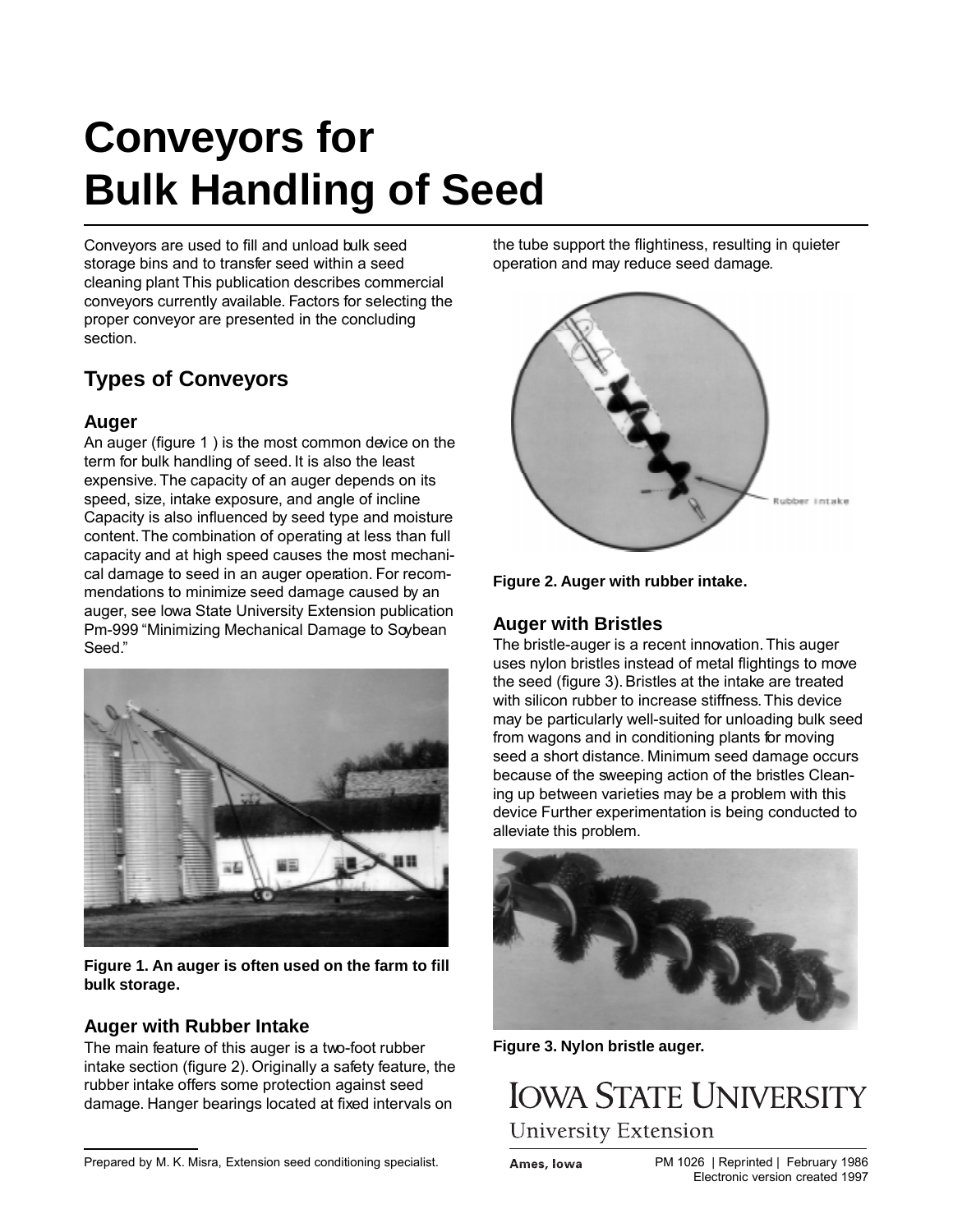

**Figure 4. Belt conveyor. Inset shows the belf in the conveyor intake.**



#### **Belt Conveyor**

In this conveyor, a rubber belt traveling through a steel tube carries the seed (figure 4). Since the seeds are carried on the belt, seed damage is minimal during conveying. The belt speed may also be slowed down so that seeds do not leave the end of the belt at a high speed.

A belt conveyor is often used to fill the bulk storage and to transfer seed from one piece of equipment to another in the cleaning plant. A belt conveyor also is available to transfer bulk seed from wagon to planter The capacity of a belt conveyor depends on the speed. width. and surface characteristics of the belt. The angle of incline and the characteristics of the product being conveyed also influence capacity. Normally, a belt conveyor can handle materials at an incline up to 30º.

#### **Flight Conveyor**

The conveyor in figure 5 has rubber flights attached to a rubber belt. The flights help prevent the "roll-back" of the seed normally encountered with conventional belt conveyors. The flight conveyor can therefore be operated at higher incline angles without increasing belt speed. In another kind of flight conveyor, rubber flights are attached to a chain enclosed by a casing (figure 6). As the chain is driven forward, the rubber flights move the seed.

Inside a cleaning plant a device is sometimes used for horizontal conveying of seed (figure 7) and is referred to as a drag-flight conveyor. It is advisable to install an automatic shut-off switch in a drag-flight conveyor in case the drag chain gets plugged. Also, the inlet hopper should be placed so that seeds enter the conveyor past the sprockets to minimize seed damage. Intermediate discharges can be installed at desired locations in this type of conveyor.

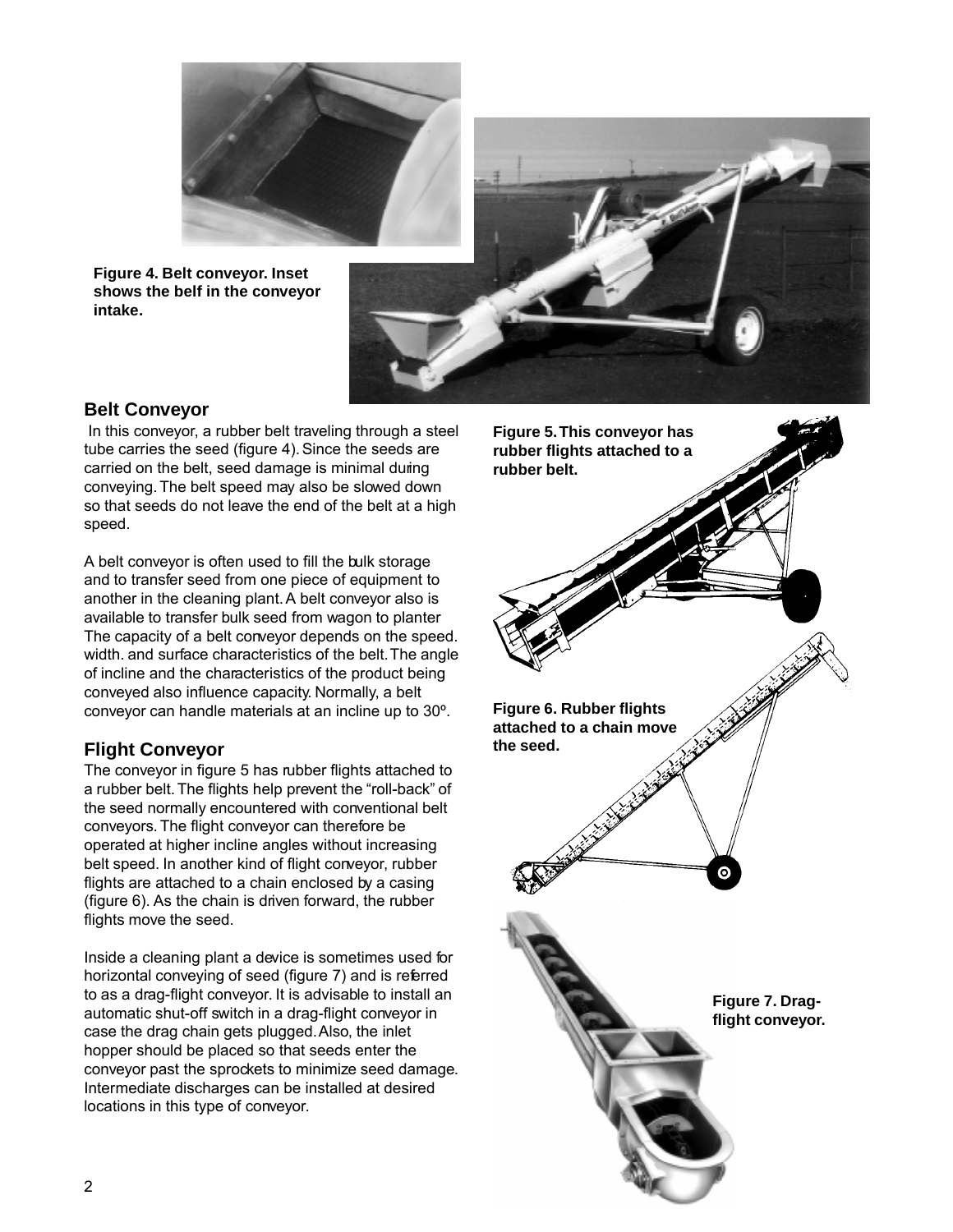#### **Bucket Elevator**

A bucket elevator, as the name implies, consists of a series of buckets attached to a chain or belt and is used to move material vertically (figure 8) A properly designed bucket elevator efficiently and safely handles seed Guidelines for selecting a bucket elevator for handling seed are covered in the publication SSC-1 "Selecting a Bucket Elevator for Handling Seed," available from the Seed Science Center, lowa State University, Ames, lowa 50011.

#### **Pneumatic Conveyor**

Seeds in this device are conveyed by a moving airstream Pneumatic conveyors for seed handling should be the kind in which seed by-passes the blower as shown in figure 9. The seed is conveyed through the intake pipe to the separator cyclone and into an airlock. From the airlock, the seeds drop into the discharge pipe and are conveyed to the discharge cyclone.





Dark arrows show flow of seed. Dotted arrows show airflow.

Intake

ত চৰ

filling and emptying bulk storage and trucks. It can also be used for cleaning storage bins, spills, and places that are ordinarily difficult to clean. However, the pneumatic conveyor has higher power requirements and higher noise level than other types of conveyors.

The pneumatic conveyor is versatile. It can be used for

BI ow e

Airlock

#### **Vibratory Conveyor**

A vibratory conveyor consists of a trough supported by springs An eccentric drive provides the vibrating action resulting in a forward movement of seeds in the trough (figure 10). These conveyors are suitable for horizontal conveying of seed inside a cleaning plant. Short vibratory feeders are often used to provide a continuous and uniform flow of materials and are suitable for blending applications.



**Figure 10. This vibratory conveyor can handle two streams of material.**